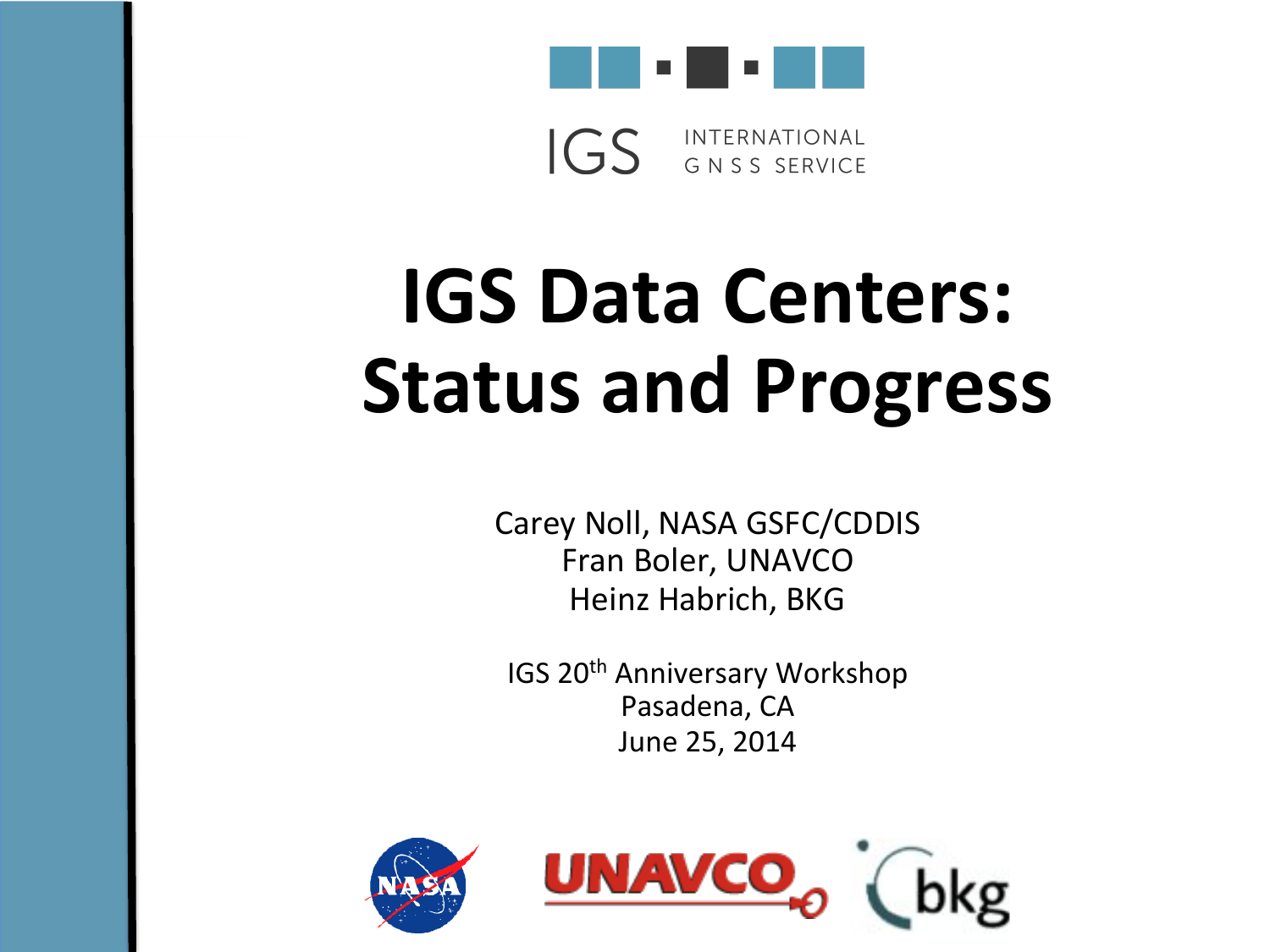#### IGS Data Centers: Status and Progress IGS

- Then and now
- Current status
	- MGEX support
	- $-$  Real-time activities
	- $-$  Metadata efforts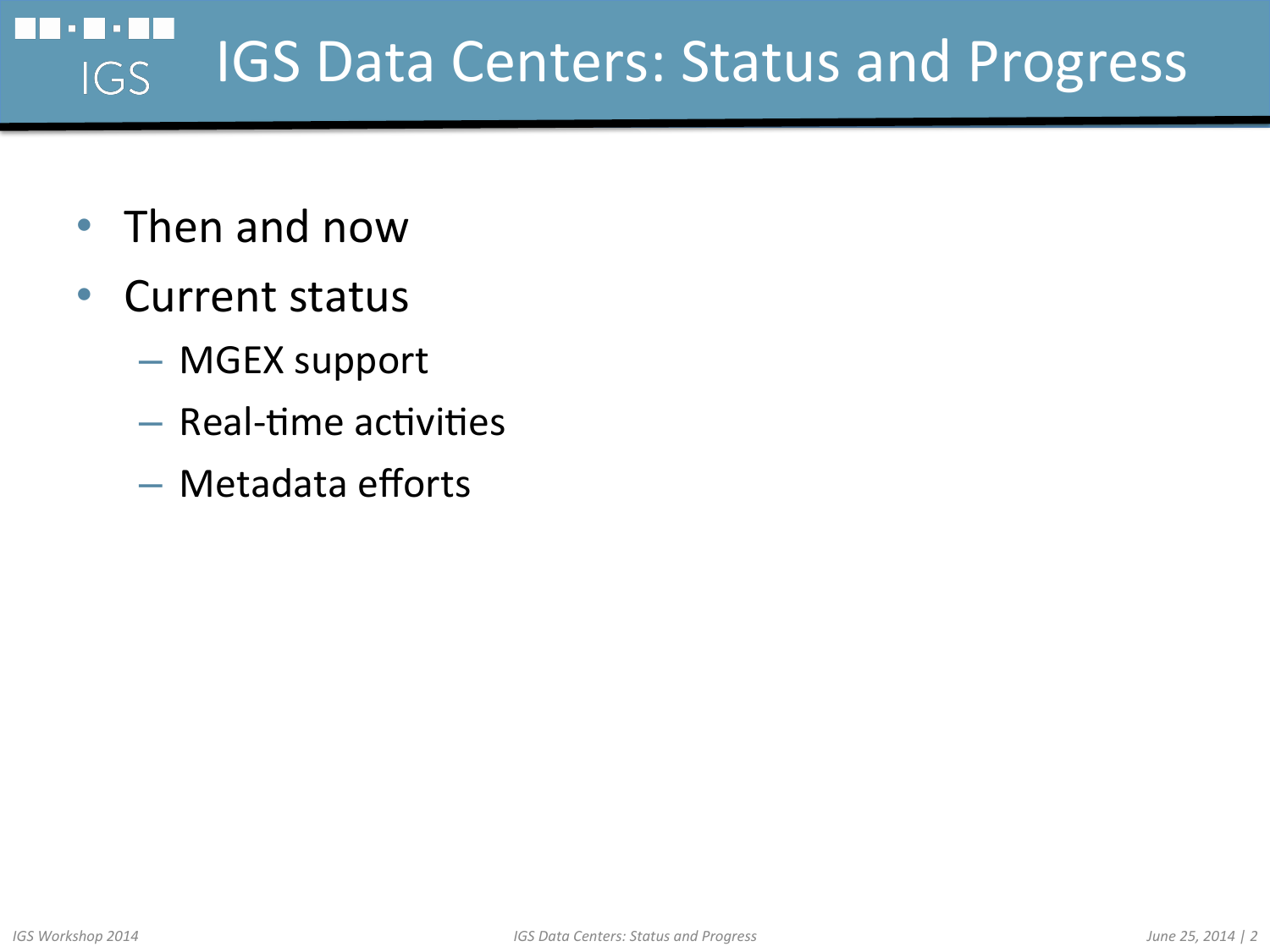#### IGS Data Centers: a kara Where we were and where we are IGS

- Using CDDIS as an example:
	- Data
		- 1994:
			- $-$  ~85 daily 30-second sites
		- 2014:
			- 500+ daily 30-second sites
			- 330+ hourly 30-second sites
			- $-180+$  high-rate 1-second sites
			- $-140+$  real-time sites
			- $-110+$  MGEX sites (daily, hourly, high-rate)
- Products
	- 1994:
		- $-$  Orbit and ERP from 7 ACs + combination
		- $-$  Weekly and daily rapid
	- 2014:
		- Orbit, ERP, reference frame, clock solutions from 9 ACs
		- $-$  Reference frame solutions from 5 AACs
		- $-$  Weekly, daily, rapid, ultra-rapid
		- $-$  Orbit, clock, and reference frame combination
		- $-$  ~600 files/week
		- Ionosphere
		- Troposphere
		- MGEX
		- RTS
		- $-$  repro1 and repro2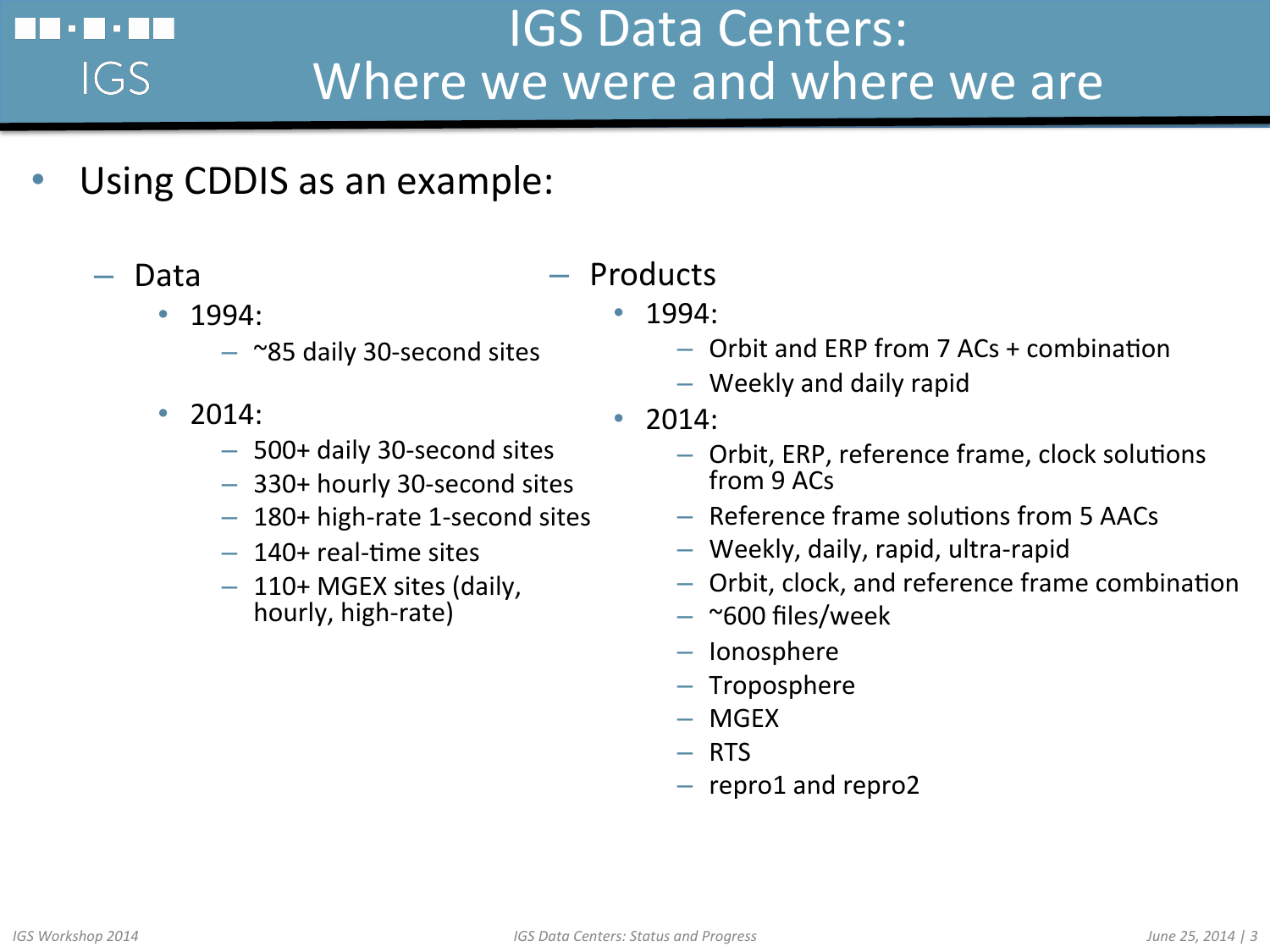

*\* EsBmated values for full year* 

a kat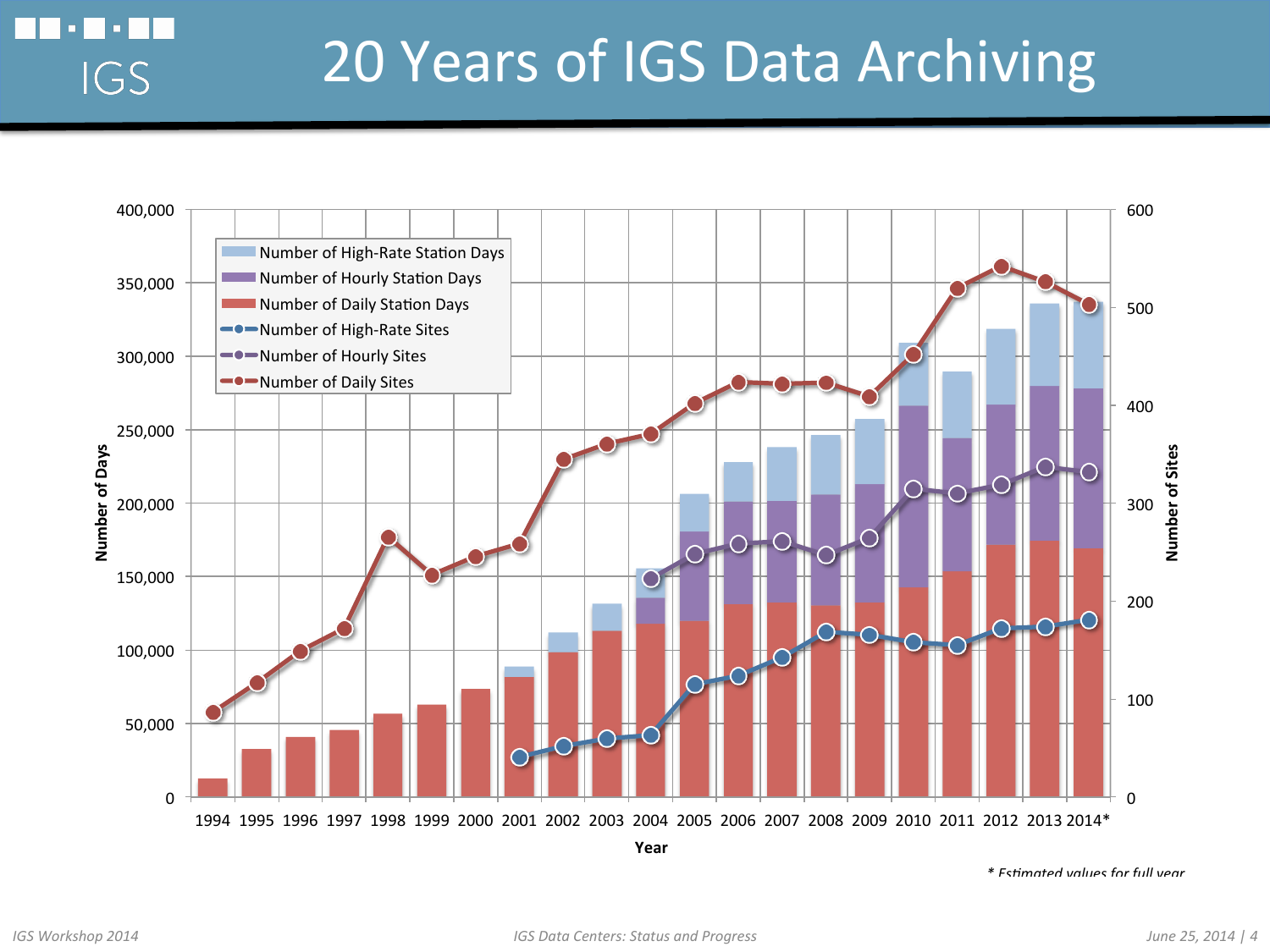#### 20 Years of IGS Data Archiving



• CDDIS archive is currently nearly 10 Tbytes in size; over 9 Tbytes of this archive, or 90%, is devoted to the storage of GNSS data and derived products.

 $\Box$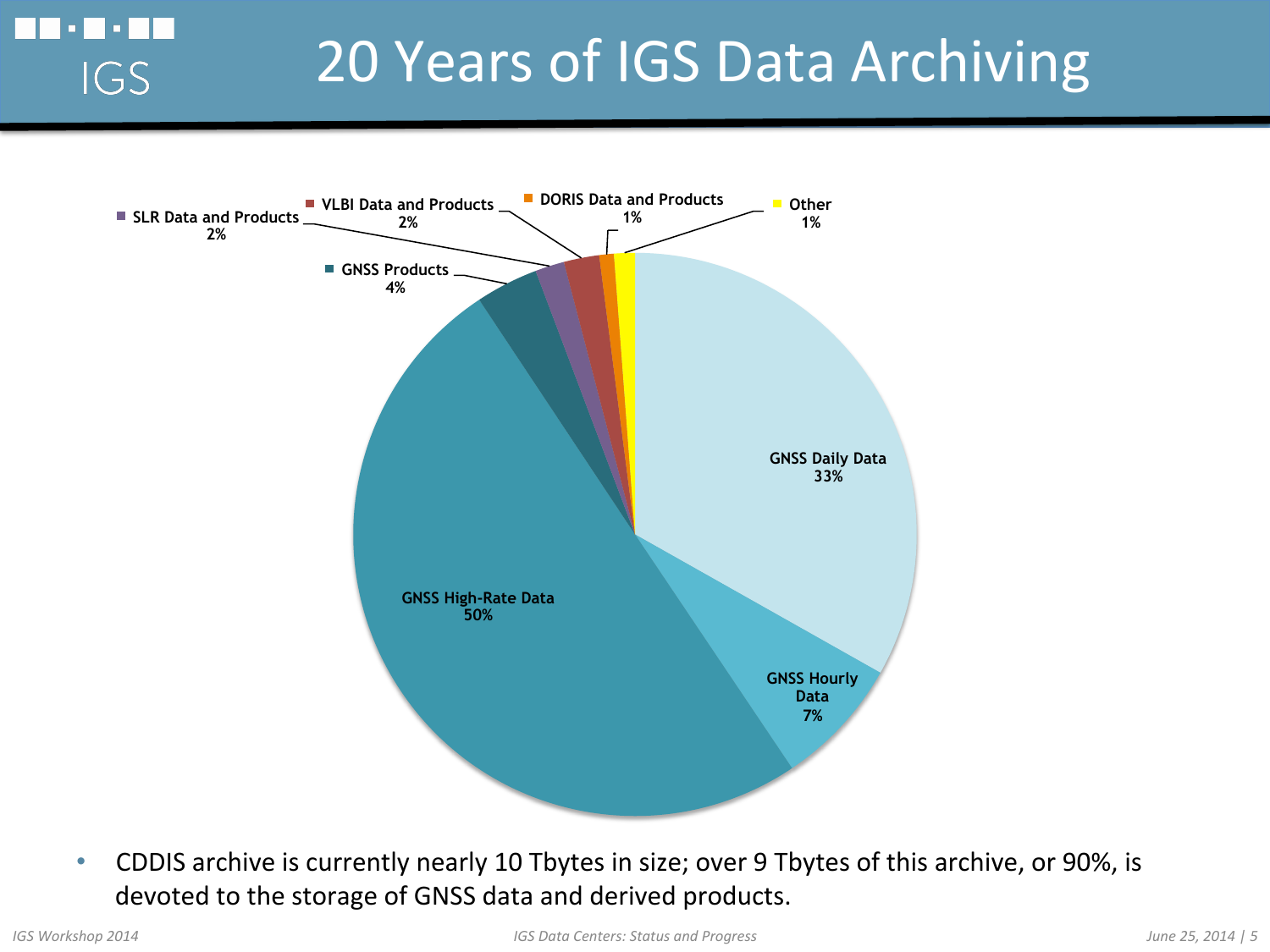#### User Access: Today



o Filo F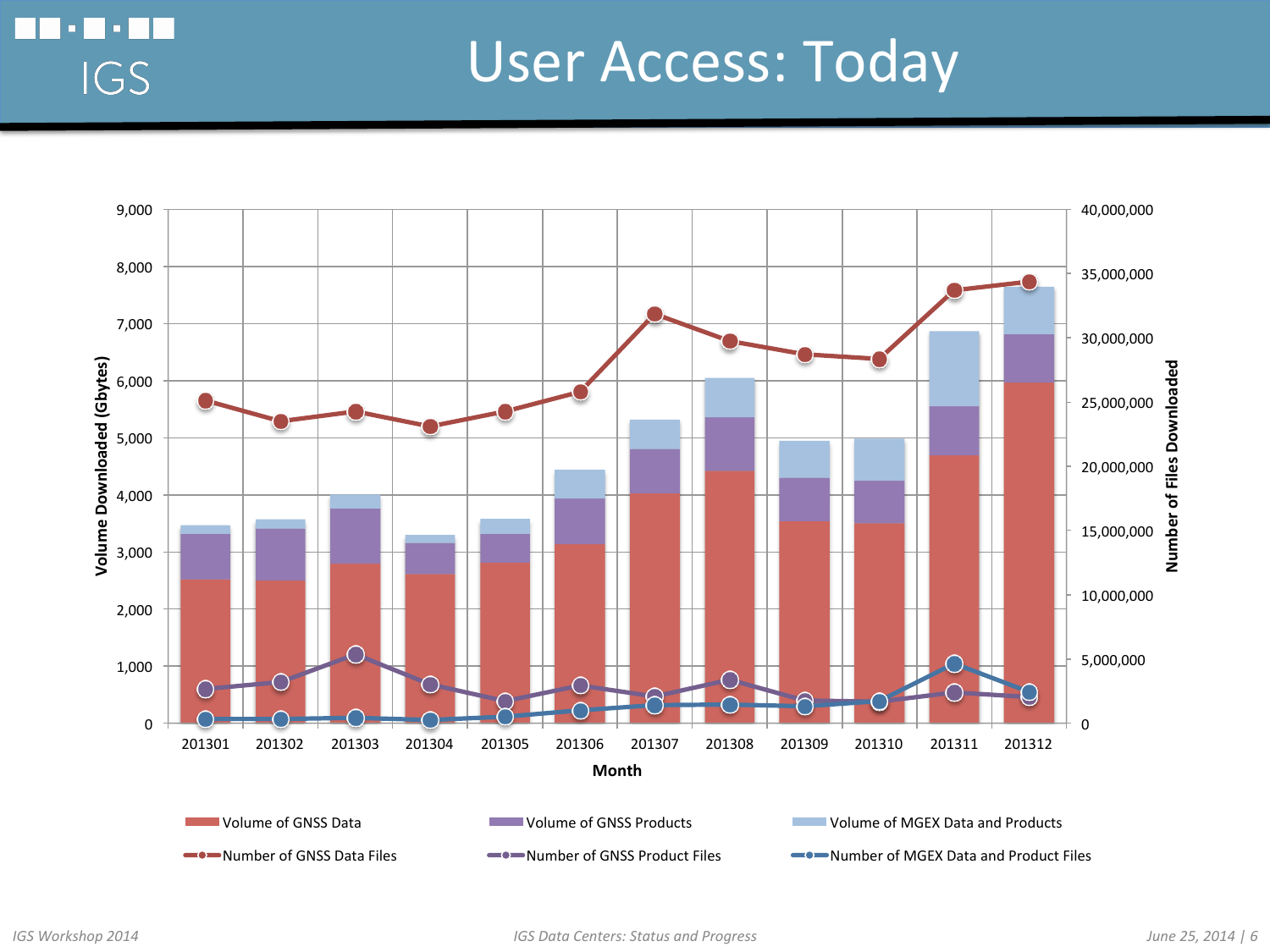- IGS data centers currently supporting MGEX: CDDIS and IGN (Global DCs), BKG (regional DC)
- All data supplied in RINEX V3 format
- Separated from operational IGS data (archived in RINEX V3 format)
	- $-$  Under "campaign" directory structure at GDCs, e.g., lp://cddis.gsfc.nasa.gov/gnss/data/campaign/mgex
- Files utilize same filenaming convention, e.g., ssssddd#.yyt.Z
	- $-$  Same filenames have caused confusion and errors in archive
- Current "separation" not conducive for integration in IGS operations
- Need to plan for integration of RINEX V3 into operational archive structure while ensuring clear "separation"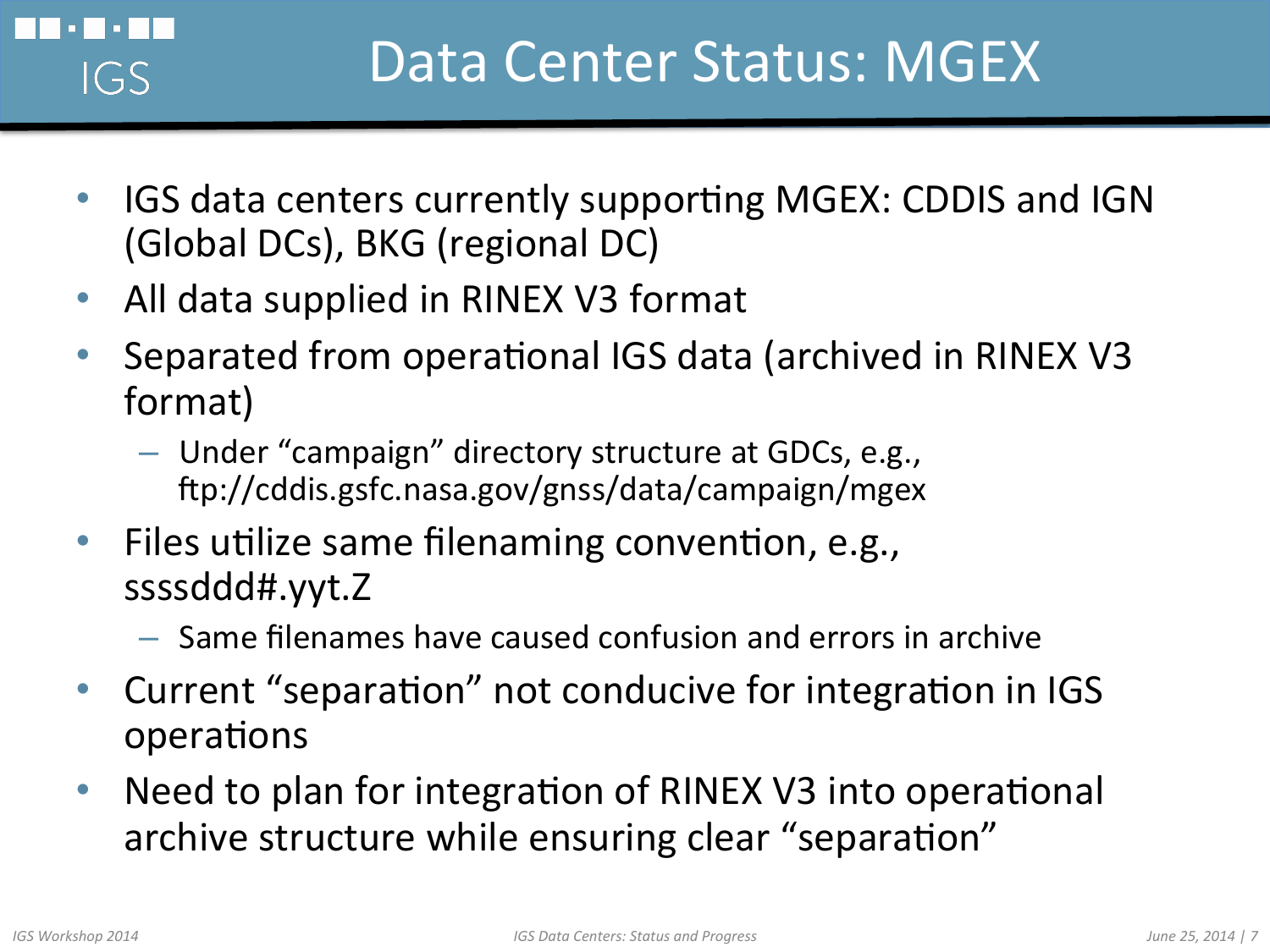

#### **RINEX V3: Filenames**

- Move to utilization of new filenaming convention as specified in RINEX V3.02 documentation
	- mmmmsscccc\_s\_yyyydddhhmm\_fff\_tt.rnx/crx.gz
	- ALGO00CAN\_R\_20121600000\_01D\_GN.rnx.gz
	- KIRU00SWE\_R\_20141600000\_01D\_30S\_MO.crx.gz
- New filenaming convention will require significant work for DCs (and ACs)
- Will remove some difficulties DCs have experienced in handling V2 and V3 data from same site
- Test:
	- $-$  CDDIS has started providing RINEX V3 data (from selected sites) in both old and new filename format
	- $-$  Purpose: Promote use of new filename format
	- $-$  Utilizes gzip for compression
- Need a "teqc-like" utility for data QC and metadata extraction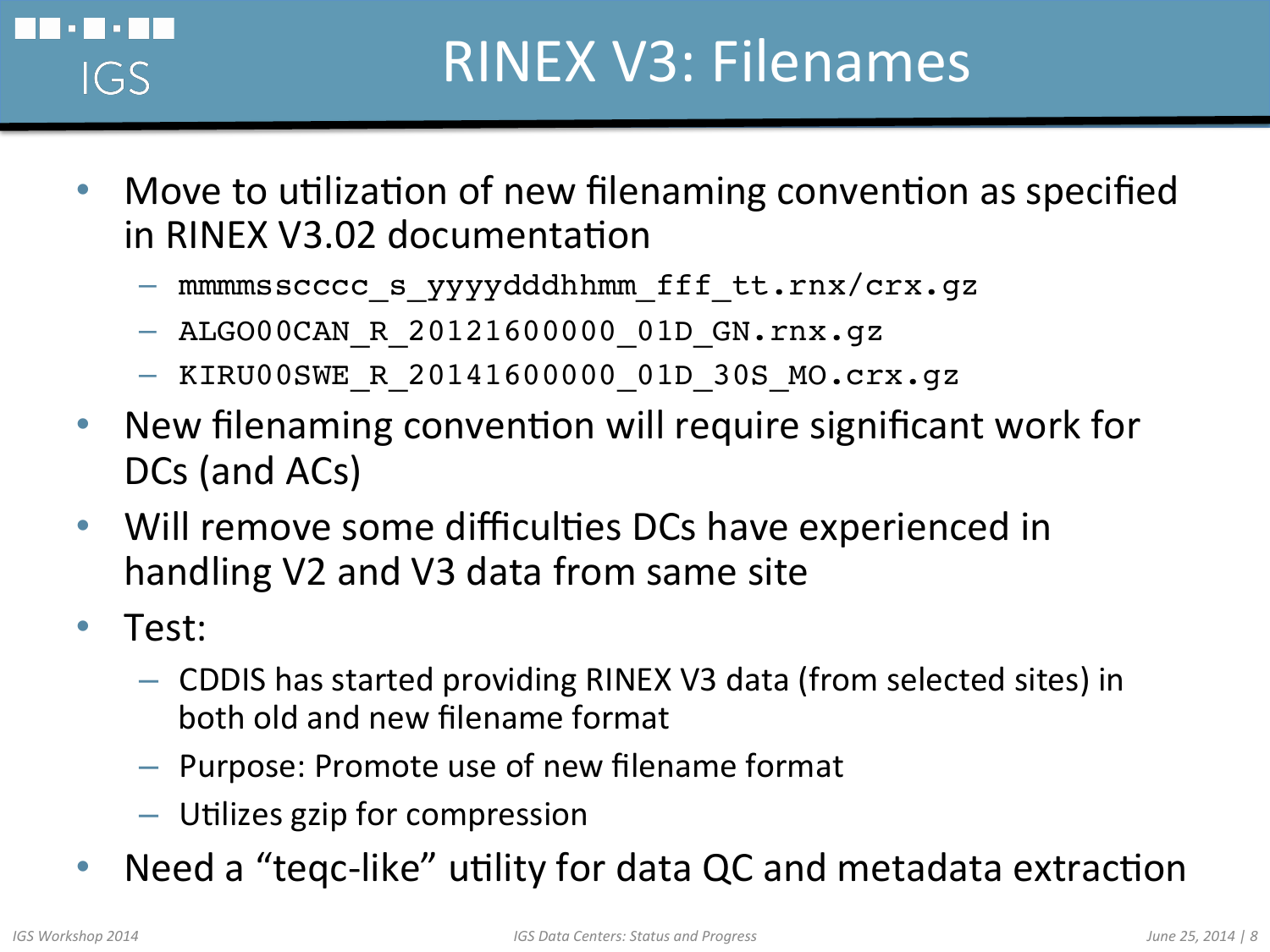### Data Center Status: Real-Time

- Nearly 140 sites supply real-time streams to IGS RTS
- Some high-rate files created at the receiver, some from realtime streams
- DCs must ensure that files generated from these streams are sufficiently reliable; some suggestions:
	- $-$  tool for comparison of RINEX files from various construction approaches
	- $-$  minimum requirements for acceptance of an accumulated data stream of observations as a RINEX file in IGS data archives
	- $-$  mandatory/optional observation types to be included
	- $-$  procedures to fill the gaps in the case data streams have been interrupted
	- $-$  separate directories for distinguishing between files created from streams and by receivers?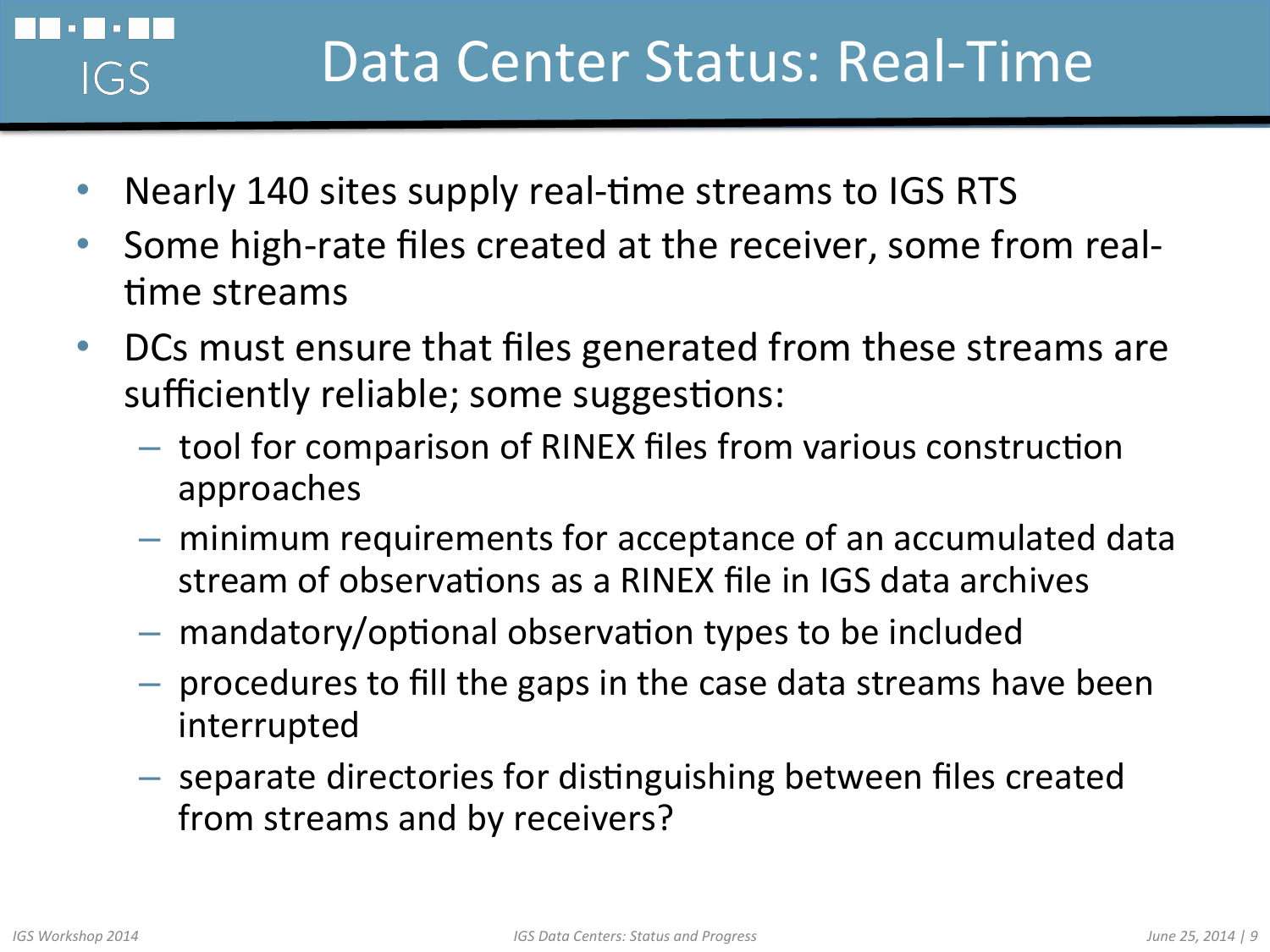#### Data Centers and Metadata IGS

- Past recommendation: IGS DCs investigate implementation of improved metadata standards and search and data discovery tools to improve access to the diverse archive structures available through the IGS and to aid in the integration of these archives into GGOS and other global data systems.
- Metadata is essential for data discovery
- DCs extract metadata from incoming files for managing their archives
- Tools, e.g., teqc, also useful for metadata extraction (DCs need similar tool for RINEX V3!)
- DCs provide statistics on availability of data
- Information about usability of the data would also be helpful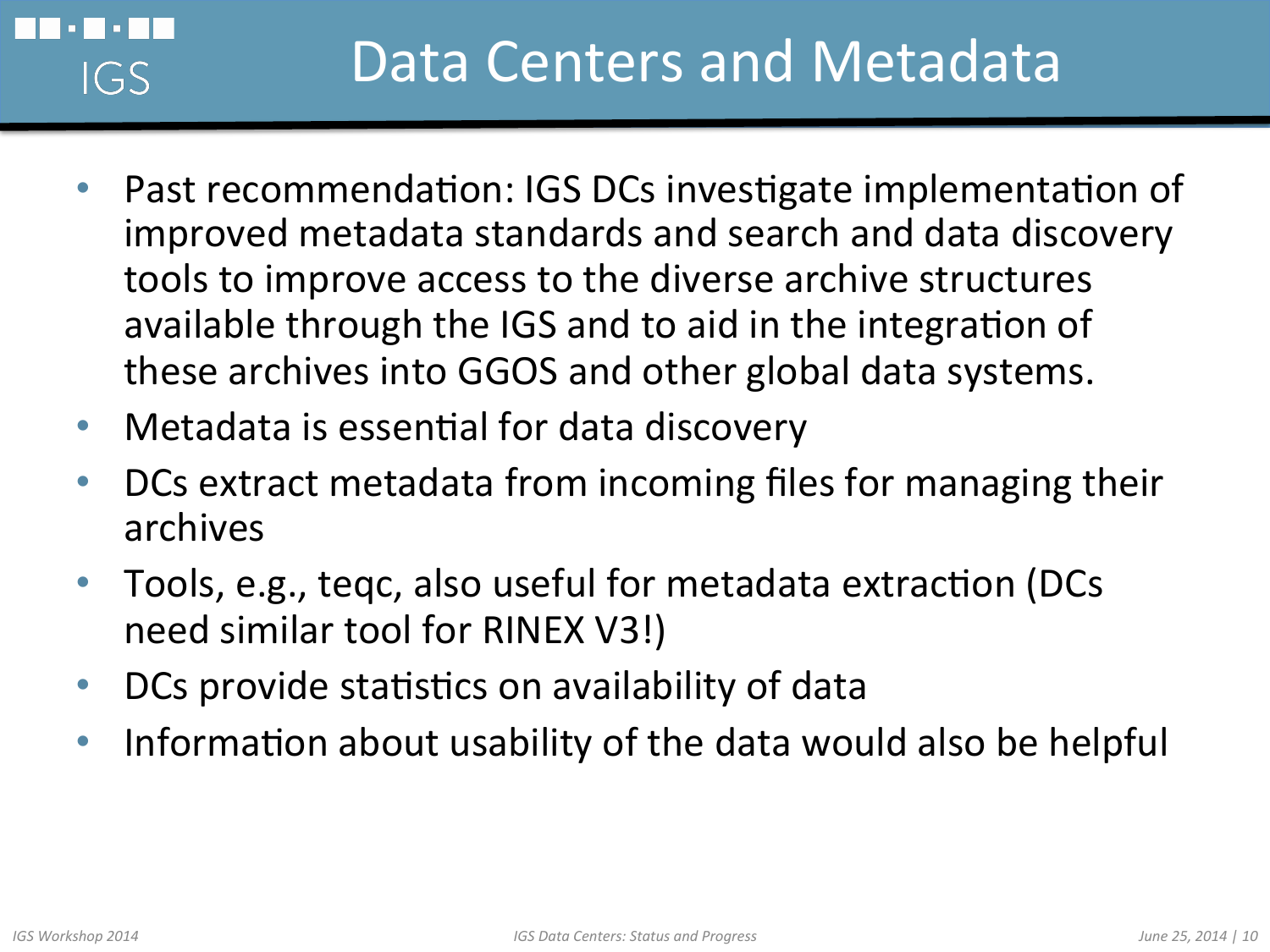## Statistics on Data Availability

- Daily status files available at CDDIS summarize data holdings and include key metadata
- Available for operational and MGEX daily data
- File location: ftp://cddis.gsfc.nasa.gov/gnss/data/daily
- Software available to other DCs

IGS Tracking Network Status for 09-Jun-14 140609 14160 GPS Week 1796 Day 2 As of date: Jun 19 2014 17:58:44

|               | Dly | No.                  | No.  | Pts. |                        |  | Avg. Avg. Pos. No.  |                                   |              | Ant.                    |                                              | Marker                   |      | <b>RINEX</b> | Dly |                                       |
|---------------|-----|----------------------|------|------|------------------------|--|---------------------|-----------------------------------|--------------|-------------------------|----------------------------------------------|--------------------------|------|--------------|-----|---------------------------------------|
| Site (H)      |     | Exp.                 | Obs. | Del. | -8                     |  | MP1 MP2 Diff Slps V | Receiver Type                     | Antenna Type | Height                  | Marker Name                                  | Number                   | Type | Version      | (M) | Checksum                              |
|               |     | aber 156 25116 24377 |      | 375  | 97 0.43 0.44 0.03      |  |                     | 31 1 TRIMBLE NETR9                | TRM59900.00  | <b>SCIS 3.9650 ABER</b> |                                              | 13231M001 M              |      | 2.11         |     | 9430 64de0c9491409c3e474f2589c65a0139 |
| abmf          |     | 6 26325 26319        |      |      | 2 99 0.38 0.40 0.04    |  |                     | 0 1 TRIMBLE NETR9                 | TRM57971.00  | NONE 0.0000 ABMF        |                                              | 97103M001 M              |      | 2.11         |     | 424 a27cf0b95ba608ea5c0cda5ea99e6e79  |
| abpo          |     | 1 27408 25561        |      |      | 4 93 0.55 0.58 0.07    |  |                     | 3 1 ASHTECH UZ-12                 | ASH701945G M | SCIT 0.0083 ABPO        |                                              | 33302M001 G              |      | 2.11         |     | 73 18ce0d122589b0afa5b1cce537b56cde   |
| adis          |     | 28896 27223          |      |      | 432 94 0.53 0.54 0.04  |  |                     | 23 1 JPS LEGACY                   | TRM29659.00  | NONE 0.0010 ADIS        |                                              | 31502M001 M              |      | 2.11         |     | 86 f0459d03791b7172d91317f10acfff65   |
| aira          |     | 1 24682 19553        |      |      | 973 79 0.39 0.51 0.05  |  |                     | 76 1 TRIMBLE NETR9                | TRM59800.00  | SCIS 0.0000 AIRA        |                                              | 21742S001 M              |      | 2.11         |     | 100 0826e686d6ed28865a33fefaf95ea0a6  |
| ајас          |     | 6 24599 24595        |      |      | 2 99 0.09 0.11 0.04    |  |                     | 3 1 LEICA GR25                    | TRM57971.00  | NONE 0.0000 AJAC        |                                              | 10077M005 M              |      | 2.11         |     | 424 bc6b9efd60ea73f12dec14cb27bd72e2  |
| albh          |     | 1 25572 24934        |      |      | $0$ 97 0.22 0.28 0.03  |  |                     | 8 1 AOA BENCHMARK ACT             | AOAD/M T     |                         | SCIS 0.1000 albh WCDA-ACP                    | 927 40129M003 M          |      | 2.11         |     | 69 39b21a6e96b6fdec786afe1509267f71   |
| alq2          |     |                      |      |      |                        |  |                     |                                   |              |                         |                                              |                          |      |              |     |                                       |
| a1q3          |     | 1 24941 24796        |      |      | 98 99 0.47 0.50 0.04   |  |                     | 8 1 TPS NET-G3A                   | TPSCR.G3     |                         | NONE 0.0500 ALG3 CACS-GSD M08300 40104M006 M |                          |      | 2.11         |     | 79 d0d887a89ee3e5deb4ef404b6f9bcc20   |
| algo          |     | 24940 24794          |      |      | $0$ 99 0.39 0.39 0.04  |  |                     | 0 1 TPS NET-G3A                   | AOAD/M T     |                         | NONE 0.1000 ALGO CACS-GSD 883160 40104M002 M |                          |      | 2.11         |     | 79 71c505d1aa59aefe1c366a1193396d20   |
| alic          |     | 1 24896 24896        |      |      | $0$ 100 0.28 0.23 0.05 |  |                     | 2 1 LEICA GRX1200GGPRO            | LEIAR25.R3   | NONE 0.0015 ALIC        |                                              | 50137M001 M              |      | 2.11         |     | 79 421df1885a4b62d0737cf4c361ab1fcb   |
| alrt          |     | 2 29941 28929        |      |      | 15 96 0.08 0.10 0.04   |  |                     | 9 1 ASHTECH UZ-12                 | ASH701945D M | NONE 0.1000 ALRT        |                                              | 40162M001 G              |      | 2.11         |     | 186 15df1c804dc9db38007ac4af9bed6283  |
| $\text{amc2}$ |     | 1 24509 24155        |      |      | $0$ 98 0.31 0.30 0.04  |  |                     | 4 1 ASHTECH Z-XII3T               | AOAD/M T     | NONE 0.0000 AMC2        |                                              | 40472S004 G              |      | 2.11         |     | 73 b82fca9ca12390a4005e11d1fb3cc780   |
| amu2          |     | 1 58197 58189        |      |      | 1 99 0.39 0.31 0.07    |  |                     | 0 1 TRIMBLE NETR8                 | ASH700936D M | SCIS 0.0000 AMU2        |                                              | 66040M002 G              |      | 2.11         |     | 74 8f9506120ca2cd932d9aef3e6a569ec3   |
| ankr          |     | 25048 25036          |      |      | 6 99 0.32 0.35 0.03    |  |                     | 0 1 TPS E GGD                     | TPSCR3 GGD   | CONE 0.0700 ANKR        |                                              | 20805M002 M              |      | 2.11         |     | 105 f571136cdd0d87504bbcdd634f4beadb  |
|               |     | antc 155 23853 23487 |      |      | 50 98 0.34 0.28 0.03   |  |                     | 3 1 TRIMBLE NETRS                 | ASH700936D M | SNOW 0.0000 ANTC        |                                              | Antuco, Regi 41713S001 G |      | 2.11         |     | 9412 4cf1052b37db58afcd10640ec39261d4 |
| areq          |     | 26163 25350          |      |      | 1 96 0.45 0.48 0.04    |  |                     | 2 1 ASHTECH UZ-12                 | AOAD/M T     | JPLA 0.0610 AREQ        |                                              | 42202M005 G              |      | 2.11         |     | 73 be5e7b8e334ae4c580054f82a76f66d0   |
| arev          |     | 26163 26163          |      |      | $0$ 100 0.60 0.62 0.04 |  |                     | 0 1 JAVAD TRE G3TH DELTA AOAD/M T |              | JPLA 0.0610 AREV        |                                              | 42202M005 M              |      | 2.11         |     | 71 0e5e0b6d440b87329693c0abadff3f61   |
| arit          |     |                      |      |      |                        |  |                     |                                   |              |                         |                                              |                          |      |              |     |                                       |
| arsl          |     |                      |      |      |                        |  |                     |                                   |              |                         |                                              |                          |      |              |     |                                       |
| artu          |     | 25402 24855          |      |      | 154 97 0.37 0.38 0.02  |  |                     | 53 1 ASHTECH Z-XII3               | ASH700936D M | DOME 0.0796 ARTU        |                                              | 12362M001 G              |      | 2.11         |     | 69 783edd0bdb6727f5cb83ec1daeded9e5   |
| aruc          |     | 25553 24646          |      |      | $6$ 96 0.57 0.57 0.03  |  |                     | 15 1 ASHTECH UZ-12                | ASH701945C M | SCIS 0.0792 ARUC        |                                              | 12312M002 G              |      | 2.11         |     | 73 6744e423b48da39c0379bef5b426ccd9   |
| aspa          |     | 1 25452 25424        |      |      | $6$ 99 0.61 0.49 0.06  |  |                     | 2 1 TRIMBLE NETR5                 | TRM55971.00  | NONE 0.0000 ASPA        |                                              | 50503S006 M              |      | 2.11         |     | 88 1286eff0c77734045325745df3d2b3c4   |
| auck          |     | 6 23918 23864        |      |      | 51 99 0.45 0.40 0.04   |  |                     | 0 1 TRIMBLE NETR9                 | TRM55971.00  | NONE 0.0550 AUCK        |                                              | 50209M001 M              |      | 2.11         |     | 457 d52315328b55212ba831e267f634562b  |
| aukt          |     | 6 24159 23480        |      |      | 161 97 0.35 0.37 0.04  |  |                     | 18 1 TRIMBLE NETRS                | TRM55971.00  | NONE 0.0030 AUKT        |                                              | 50216M001 G              |      | 2.11         |     | 457 b8706dcb95f3d4359f2290c75f84a173  |
| $\bullet$     |     |                      |      |      |                        |  |                     |                                   |              |                         |                                              |                          |      |              |     |                                       |

•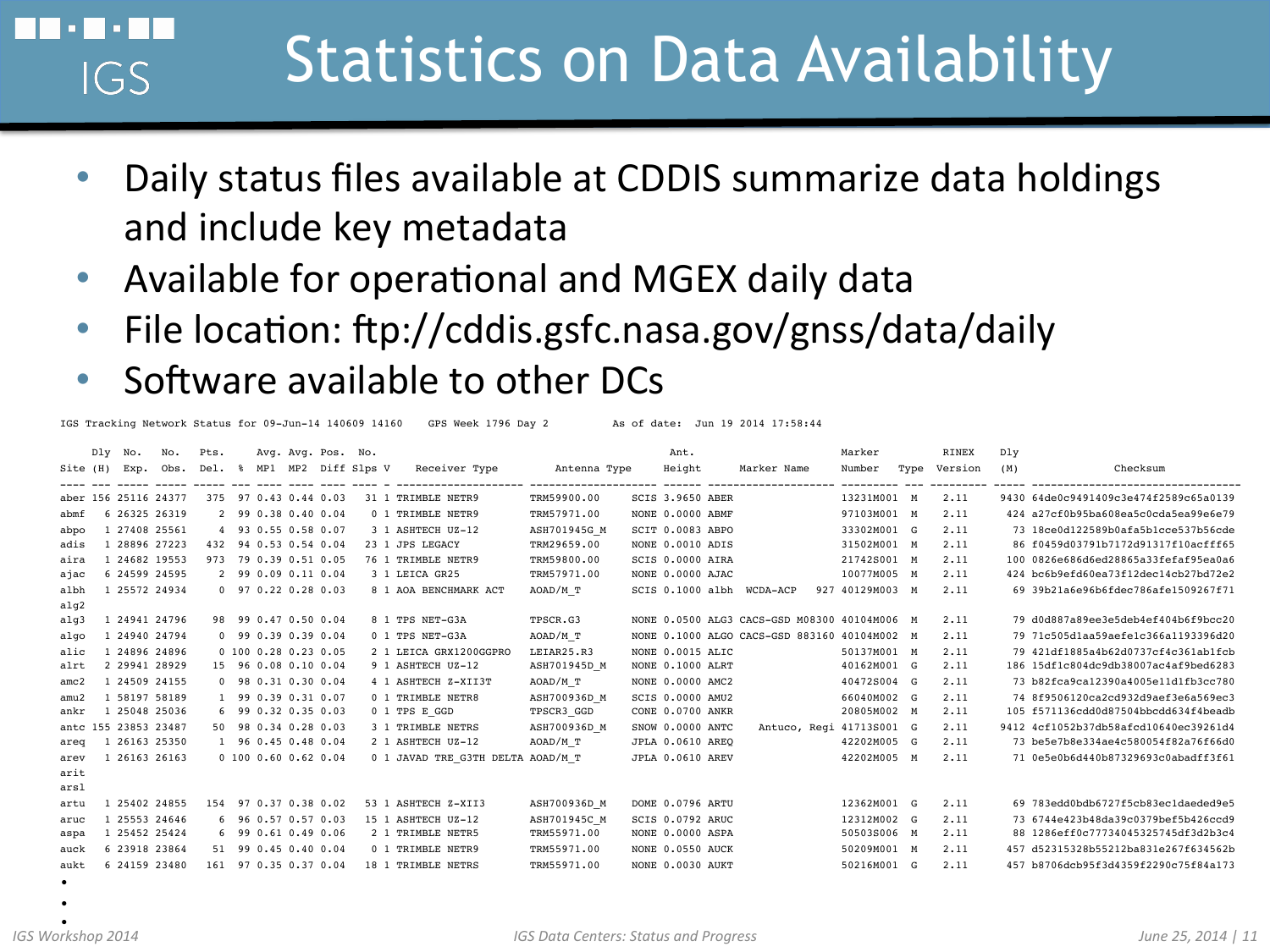

- Increasingly, data centers are storing site, file and status metadata in databases (example, IGS Central Bureau Site Log Manager)
- With metadata stored in a database, GSAC (Geodesy Seamless Archive Centers) software then allows access via web services to useful metadata and to data
- GSAC in federated mode allows additional useful queries such as tracking of status of file delivery across multiple data centers
- CDDIS, SOPAC, and UNAVCO are providing GSAC services.
- Several European geodetic data centers are also trying GSAC (ROB, INGV, SEGAL, and others)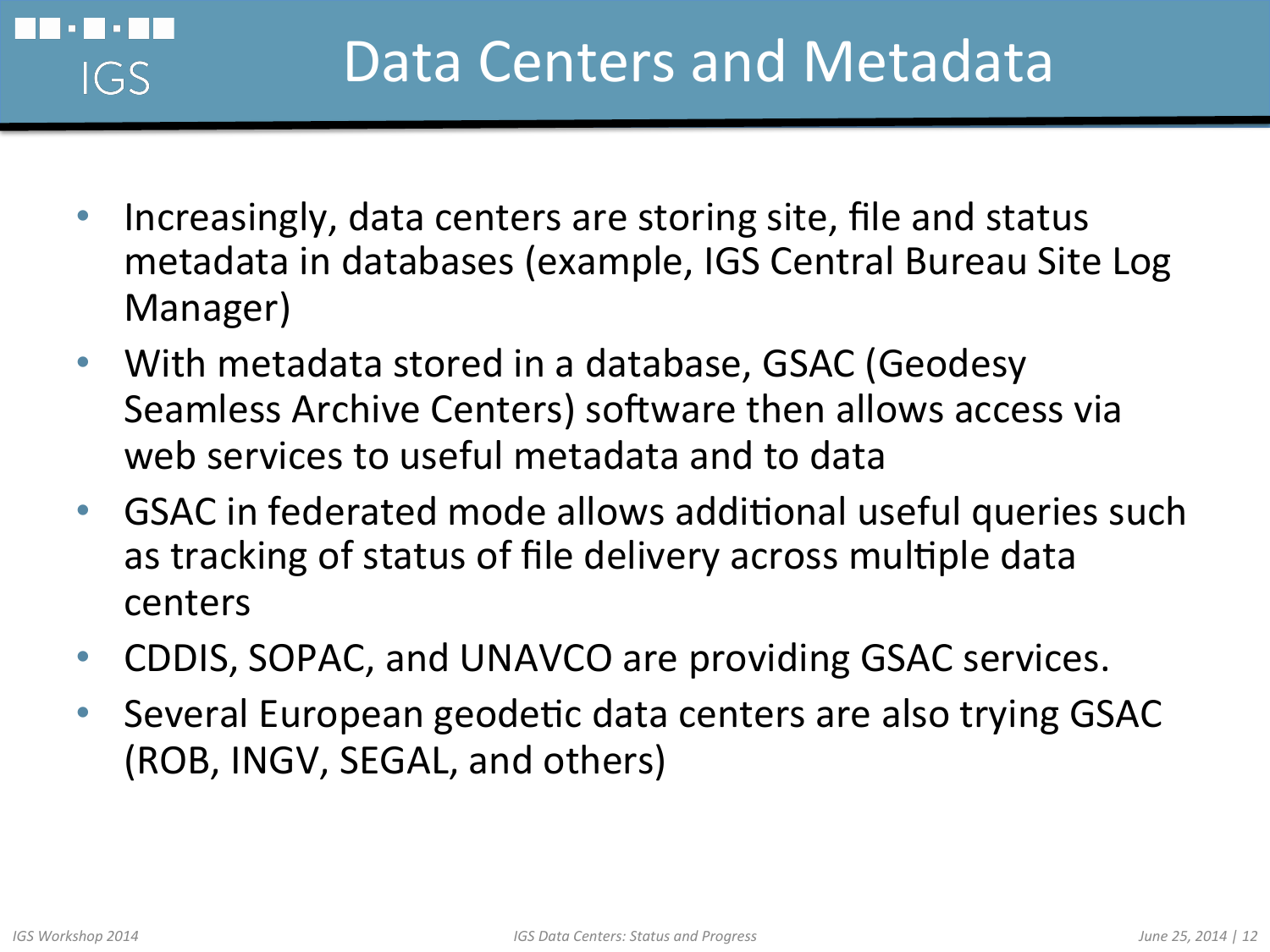

- 20 years  $ago text$  based site logs stored station metadata which was shared via file transfer (site log, SINEX, station.info, RINEX headers)
- 2014 metadata is often stored and managed in databases but sharing is still largely by file transfer in same formats as 20 years ago
- Management of metadata in files is highly inefficient and error prone
- Migration to use of web services (GSAC or other), and away from metadata in files, should be considered as a way to efficiently transfer the best metadata available
- The format of the metadata output by web services is flexible i.e., can simulate familiar file formats